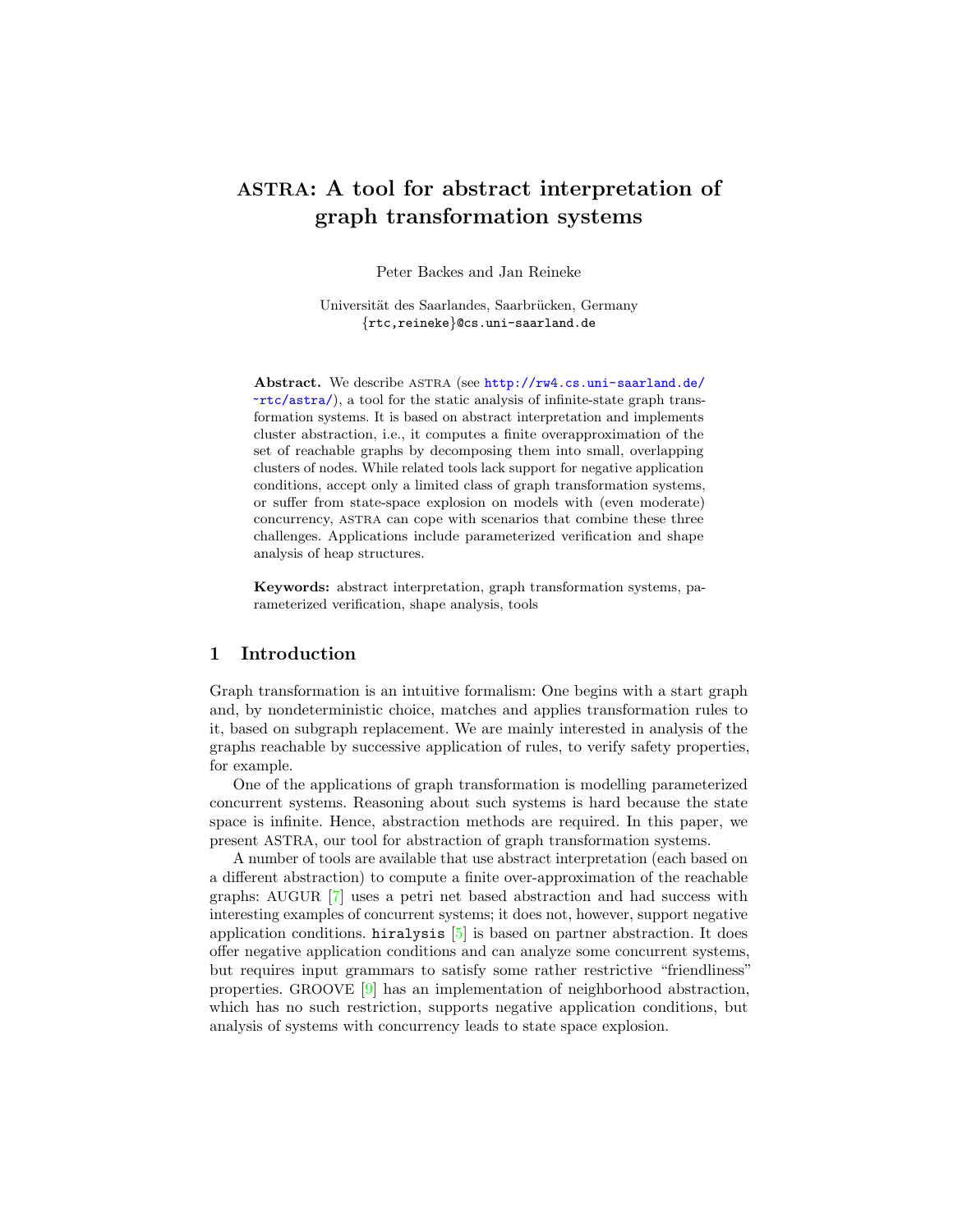### 2 Cluster abstraction

Our tool, ASTRA, implements *cluster abstraction* [3]: We consider each node in the graph (to become the *core node* of a cluster) plus its respective adjacent nodes (to become the *periphery*). We merge two or more adjacent nodes into summary nodes if both their labels and configuration (*spoke*) of edges to the core node are equal. If, by this summarization, two merged nodes disagree on to existence of some edge to a third node, we replace it by a  $\frac{1}{2}$  edge. After summarization, we are left with clusters of bounded size, and we eliminate any duplicate cluster by assuming (as a further overapproximation) that there can be any number of concrete instances. An example is shown in Figure 1. The initial graph is abstracted in this way, and then rule application is lifted to the abstraction.

In this paper we describe ASTRA 2.0. An earlier version, ASTRA 1.0 [2], implemented a less precise precursor to cluster abstraction that assumed all edges in the periphery to be  $\frac{1}{2}$ .



Fig. 1. An example of how a cluster is obtained by abstracting the concrete graph with respect to one specific node (here, the *i*-labelled one). The tool lifts the application of graph transformation rules to this abstraction.

# 3 Architecture and Usage

ASTRA is a command-line program that expects a start graph and graph transformation rules as input and outputs the clusters from the analysis. When running the analysis, it abstracts the start graph, then enters its main loop. The main loop searches for abstract matches; each left hand side node of each rule is matched against the core node of any cluster from the current working set, and the remaining nodes are matched to a subset of the respective peripheral nodes. In addition, one further cluster with unmatched core node, but matched peripheral nodes is materialized. Those matches are then combined into a partial concretization, with several checks done to rule out cases where no full concretization exists. Not all such cases are detected by the tool; but the result is still a valid over-approximation.

All clusters produced by rule application are added to a temporary set. After each iteration, the tool then, optionally, applies a post-pass reduction step to the temporary set, inspecting it for clusters that can be eliminated or refined. To do this, the tool searches for all partial materializations bounded to three material nodes: If a cluster cannot be used in any of them, it is eliminated, and if an edge is always present or always absent, peripheral  $\frac{1}{2}$  constraints are refined. Finally, the temporary set is joined with the working set.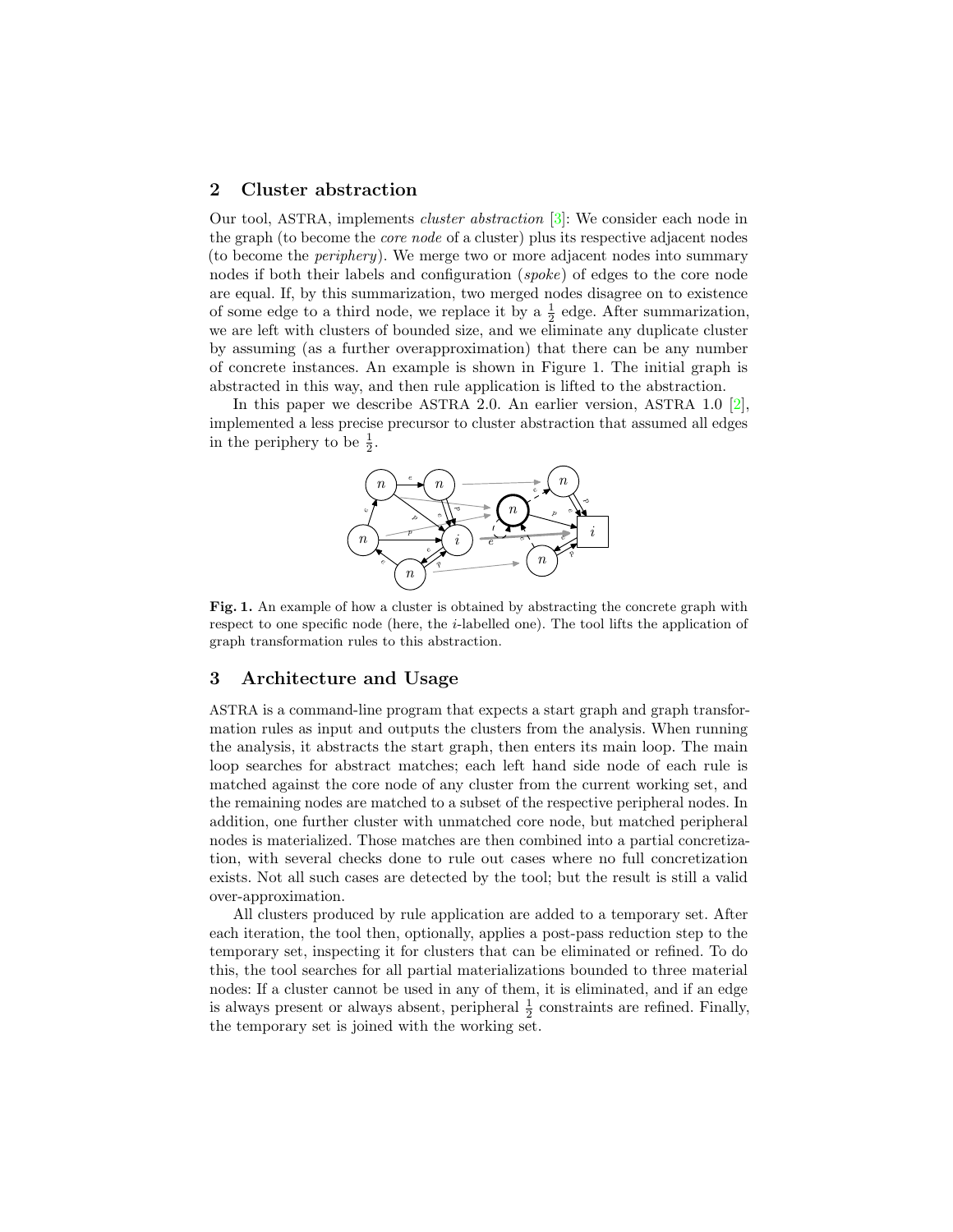The tool indicates progress as it goes from rule to rule, and from iteration to iteration. After each iteration, the current working set is dumped to disk, which is useful for inspecting the current state of the analysis when running the tool on complex cases that take some time.

The main loop is executed iteratively until the working set remains unchanged, ie., a fixpoint has been reached. The tool then dumps the output to disk, prints statistics and exits.

### 3.1 Input file format

ASTRA uses the same ASCII-based input file format as  $h$ iralysis (see [5] Fig. B.1, p. 160), extended by additional application conditions. For example, the constraint  $partner(x1)=neg\{(out,p)\}$  restricts rules to apply only if the node matched by x1 has no outgoing edge with label p.

Consider the following toy case as a running example. The input:

```
nodelabels n,Error,i; edgelabels e,p;
empty; // start graph
create [{x1:n,x2:n,x3:i},
  {(x1,x2):e,(x2,x3):e,(x3,x1):e,(x1,x3):p,(x2,x3):p}];// init
rule [{x1:i,x2:n},{(x1,x2):e}], // insert
     [\{x1:i,x2:n,x3:n\},\{(x1,x3):e,(x3,x2):e,(x3,x1):p\}];rule [{x1:n}, {},partner(x1)=neg{(out,p)}], [{x1:n}, {x2:Error}, {}};
```
This example models singly-linked ring buffers into which an unbounded number of nodes are inserted dynamically. One special node is indicated with the label i. New nodes are inserted next to it with a back pointer. Here, we want to use astra to verify the safety property that each node has such a back pointer. We achieve this with the second rule. It uses a negative application condition to generate an error label if a node lacks the back pointer.

As can be seen, the input file format is mainly based on graphs, which are sets of node names, each with a label, and sets of edges (the name being a pair of node names), each with an edge label. The rules specify the subgraph to be replaced and the subgraph by which it is replaced. The node names imply a mapping from the left hand side to the right hand side.

#### 3.2 Command-line interface

For our case study, consider the following tool run:

```
$ ./astra -Os -Op test023.gts
 0 \begin{bmatrix} 2/2 \end{bmatrix} = 100\% [+2, +-2]
 1 \begin{bmatrix} 2/2 \end{bmatrix} = 100\% \begin{bmatrix} +1, & +1 \end{bmatrix}2 [ 2/ 2] = 100% [+0, +-0]
done.
6 clusters, 5 matches, 1 active rules,
6 rule applications, 2 iterations
```
The \$ indicates the shell prompt; the remaining line is entered by the tool user. In this case, ASTRA is run on the input file of our running example (test023.gts).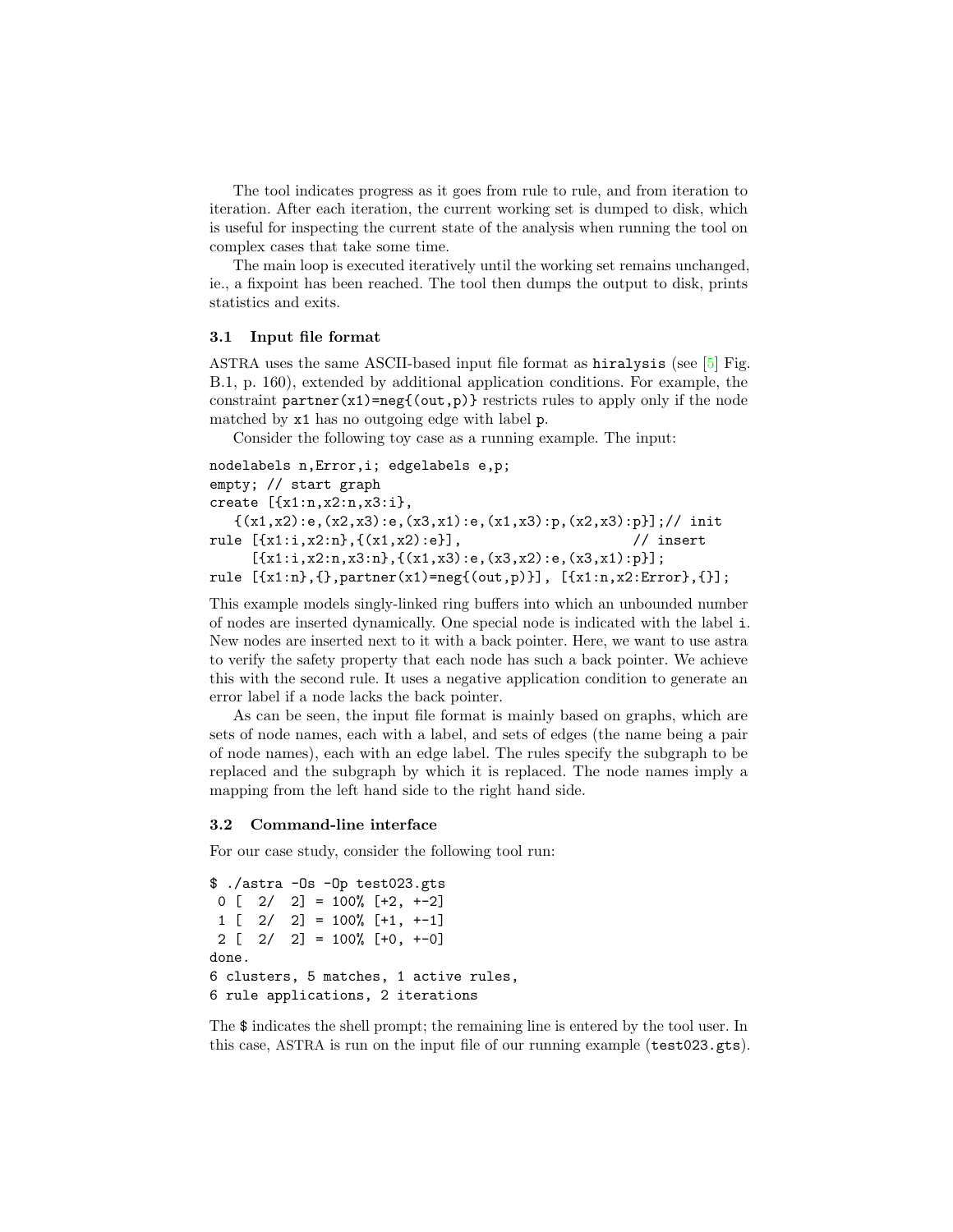In the example, we specify analysis options  $-\text{Os}$  and  $-\text{Op}$ , instructing ASTRA to apply a simple peripheral constraint satisfiability check and post-pass reduction, respectively. For our experiments, this proved to be the most practical option set, providing the best speed/precision trade-off. Removing one of the two options lead to drastic decrease in precision, while adding any other lead to merely minuscule gains. Only in specific cases where the analysis would otherwise run into state-space explosion, further analysis options were useful.

Option  $-n$  can be used to specify a cutoff iteration after which to prematurely terminate the analysis. This is useful to inspect the intermediate result. Run ASTRA without arguments for further details about the available options.

#### 3.3 Status report

For each iteration, while running, the current iteration number, current rule, total number of rules and progress (current rule divided by total number of rules) is printed. After finishing the iteration, the number of clusters added and modified (i.e., with peripheral constraints weakened) is printed. Note that clusters added by the initial graph and by rules with empty left hand side are only accounted for in the final statistics printed after the fixpoint has been reached.

### 3.4 Output file formats

ASTRA supports DOT (as used by the graph layout tool Graphviz), GML (as used by OGDF and the GoVisual Diagram Editor, respectively), GDL (as used by VCG and its successor aiSee) and GraphML (as used by yEd and yComp, respectively). In addition, the tool supports its own native output format that is similar to the input format.

The output can be loaded or processed with any tool supporting any of those formats. The most common use will be a graph layout tool to inspect the output, but it can as well provide invariants for other analyses, like hiralysis [4].

For our running example, the tool outputs six clusters, visualized in Figure 2. In addition to the full analysis, we show the intermediate results obtained by using option -n.

These drawings were done by METAPOST, based on an experimental output module built into ASTRA that does primitive circular graph drawing. For common use, aiSee and yEd have proven most useful, especially the organic and hierarchical layout engines.

## 4 Experimental Evaluation

We already ran the tool on various test cases from the literature in [3], including AVL trees, red-black trees, firewalls, public/private servers, dining philosophers, resources, mutual exclusion, singly-linked lists, circular buffers, Euler walks, and the merge protocol. The merge protocol, our main example, is a distributed car platooning coordination protocol that establishes a logical communication hierarchy on top of the physical communication medium. Analysis of the protocol is hard because of its massively distributed nature, caused by the vast range of topological configurations that may evolve concurrently.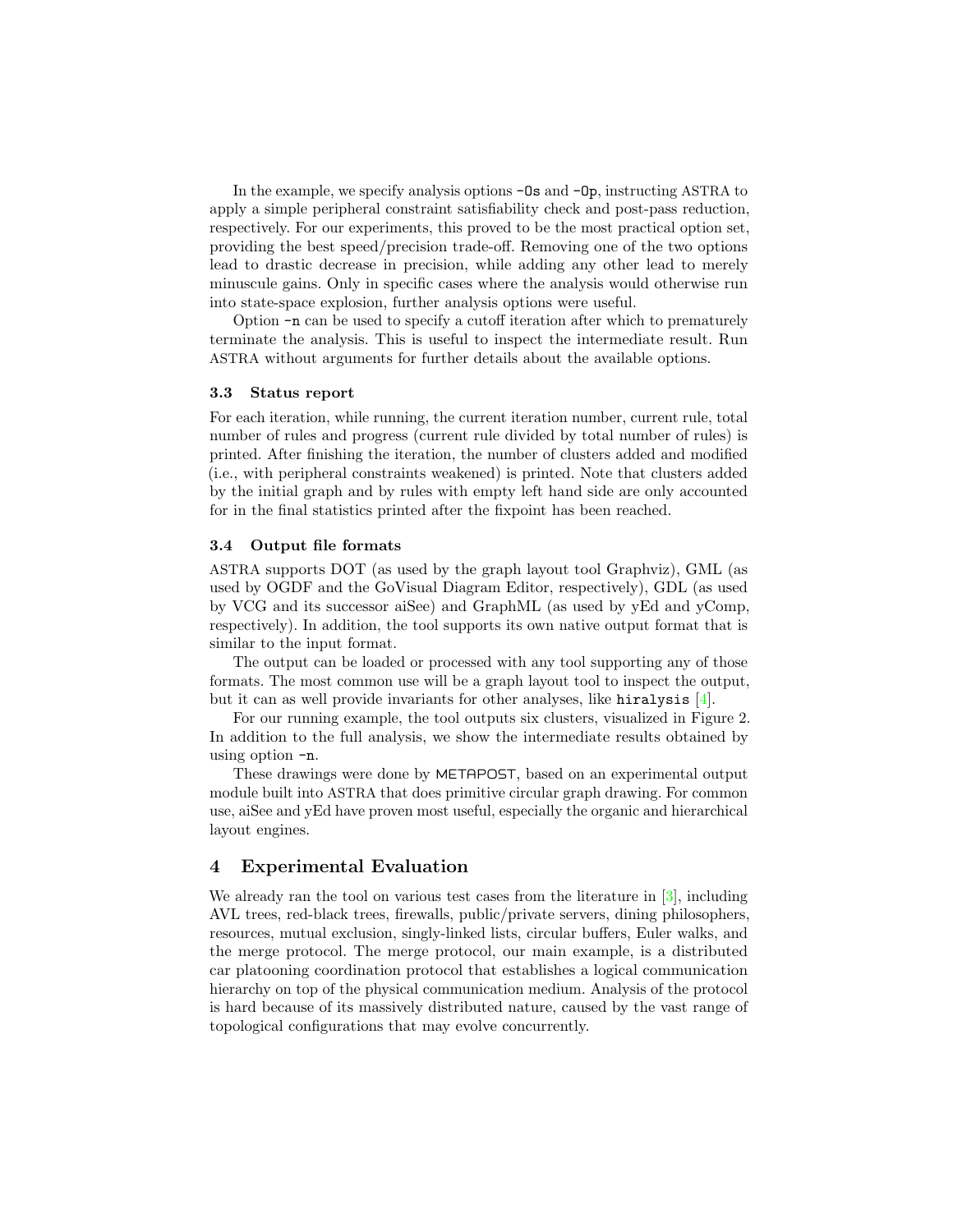

Fig. 2. Analysis results on running example.

However, all inputs from that case study were written by hand. To demonstrate the robustness of our tool, we apply it to graph transformation systems generated automatically from higher level models of the merge protocol, specified in the DCS formalism  $[8,6]$ . We used the tool dcs2gts  $[1]$  to translate the DCS models into graph transformation systems suitable for analysis with ASTRA. We include two new variants, follower-controlled merge.

Synchronous (leader-controlled) merge in our former case study consisted of 402 rules (plus 3 for checking safety properties), the asynchronous version 313 (plus 2). The large number is caused by the fact that many rules are generated from templates that iterate over all node labels. The automatically generated versions use 788 and 835 rules, respectively. In contrast, the number of clusters in the analysis result increased from 873 to 22509 (factor 26) and from 3069 to 142326 (factor 46). This is because the automatically generated version uses intermediate steps to model topology changes. While those steps are serialized by special labels, and thus pose no combinatorial challenge, our analysis shows that the tool does well with all those intermediate configurations absent in the manually created inputs. See Table 1 for the full results.

Table 1. Benchmark analysis statistics.  $cl. = clusters, m. = abstract matches, rule app.$  $=$  rule applications, it.  $=$  iterations.

| Benchmark                                                                           |  | $\#$ cl. $\#$ m. $\#$ rule app. $\#$ it. | time           |
|-------------------------------------------------------------------------------------|--|------------------------------------------|----------------|
| Synchronous, leader-controlled                                                      |  | 22509 75359 36685213 135                 | $9m\,34.200s$  |
| Synchronous, follower-controlled                                                    |  | 24957 82569 43679468 144                 | $22m\ 30.200s$ |
| Asynchronous, leader-controlled   142326 850889   1006759383   202   13136 m 1.260s |  |                                          |                |
| Asynchronous, follower-controlled 58023 296310 83499253 157 3972m 37.560s           |  |                                          |                |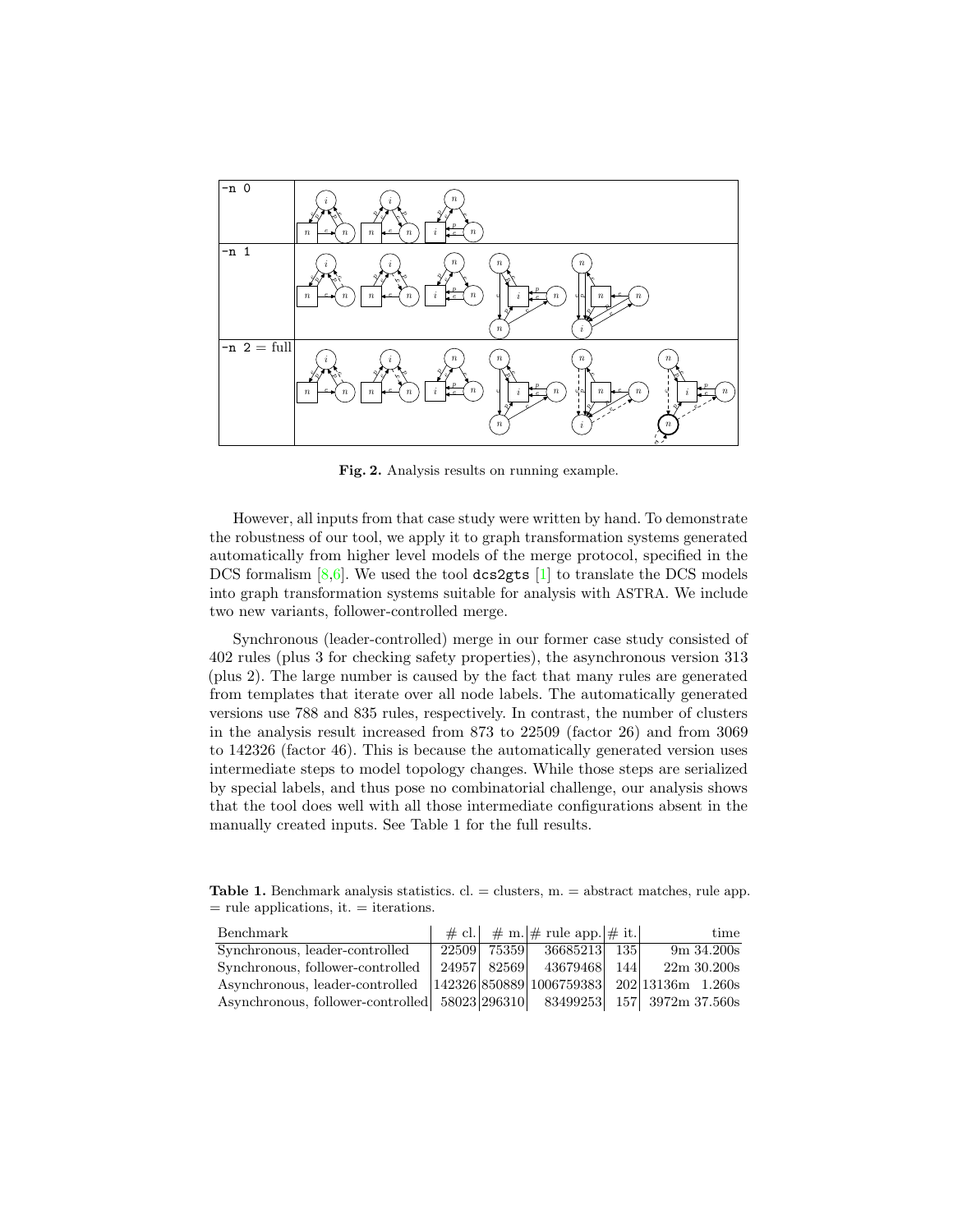# 5 Conclusions and Future Work

We have seen how ASTRA can be used to analyze a simple graph transformation system, modelling insertion of elements into ring buffers. In contrast to related tools, it is not restricted to graph transformation systems of a special form, it supports negative application conditions and it does well when facing models involving concurrency. Our experimental evaluation showed that it is capable of handling very complex inputs generated automatically from higher-level specifications.

*Future work:* Our tool already has experimental support for generating an abstract labelled transition system of clusters, but the theory for actually using those with a model checker has still to be worked out. We would also like to provide more powerful application conditions, in particular non-existence of edges between two specific nodes and restrictions on the periphery of a node.

A promising way to considerably speed up analysis is parallelization. The structure of the analysis is very well suited for this and we expect a parallelized version to scale almost linearly.

Acknowledgments. We thank Dmytro Puzhay for assistance with the implementation work and Jörg Bauer-Kreiker for providing his hiralysis test cases. Conny Clausen managed copyright clearance with Saarland University to obtain permission for releasing the tool under a Free Software license. Reinhard Wilhelm provided valuable comments for a draft version of this paper.

# References

- 1. Backes, P.: dcs2gts An interface between XML-coded DCS protocols and the hiralysis representation of graph transformation grammars. Fopra report, Saarland University (Jan 2007)
- 2. Backes, P., Reineke, J.: Abstract topology analysis of the join phase of the merge proto col [using astra]. In: TTC'10. CTIT Workshop Proceedings, vol. WP10-03, pp. 127–133. University of Twente, Enschede (2010)
- 3. Backes, P., Reineke, J.: Analysis of infinite-state graph transformation systems by cluster abstraction. In: D'Souza, D., Lal, A., Larsen, K.G. (eds.) VMCAI'15. pp. 135–152. No. 8931 in LNCS (2015)
- 4. Bauer, J., Schaefer, I., Toben, T., Westphal, B.: Specification and verification of dynamic communication systems. In: ACSD'06. pp. 189–200 (2006)
- 5. Bauer, J.: Analysis of Communication Topologies by Partner Abstraction. Ph.D. thesis, Saarland University (2006)
- 6. Bauer, J., Toben, T., Westphal, B.: Mind the shapes: Abstraction refinement via topology invariants. Tech. Rep. 22, SFB/TR 14 AVACS (Jun 2007)
- 7. König, B., Kozioura, V.: Augur 2—a new version of a tool for the analysis of graph transformation systems. In: Bruni, R., Varró, D. (eds.) GT-VMT'06. ENTCS, vol. 2011, pp. 201–210 (2008)
- 8. Rakow, J.: Verification of Dynamic Communication Systems. Diploma thesis, Carlvon-Ossietzky Universität Oldenburg (Apr 2006)
- 9. Zambon, E.: Abstract graph transformation : theory and practice. Ph.D. thesis, University of Twente (2013)